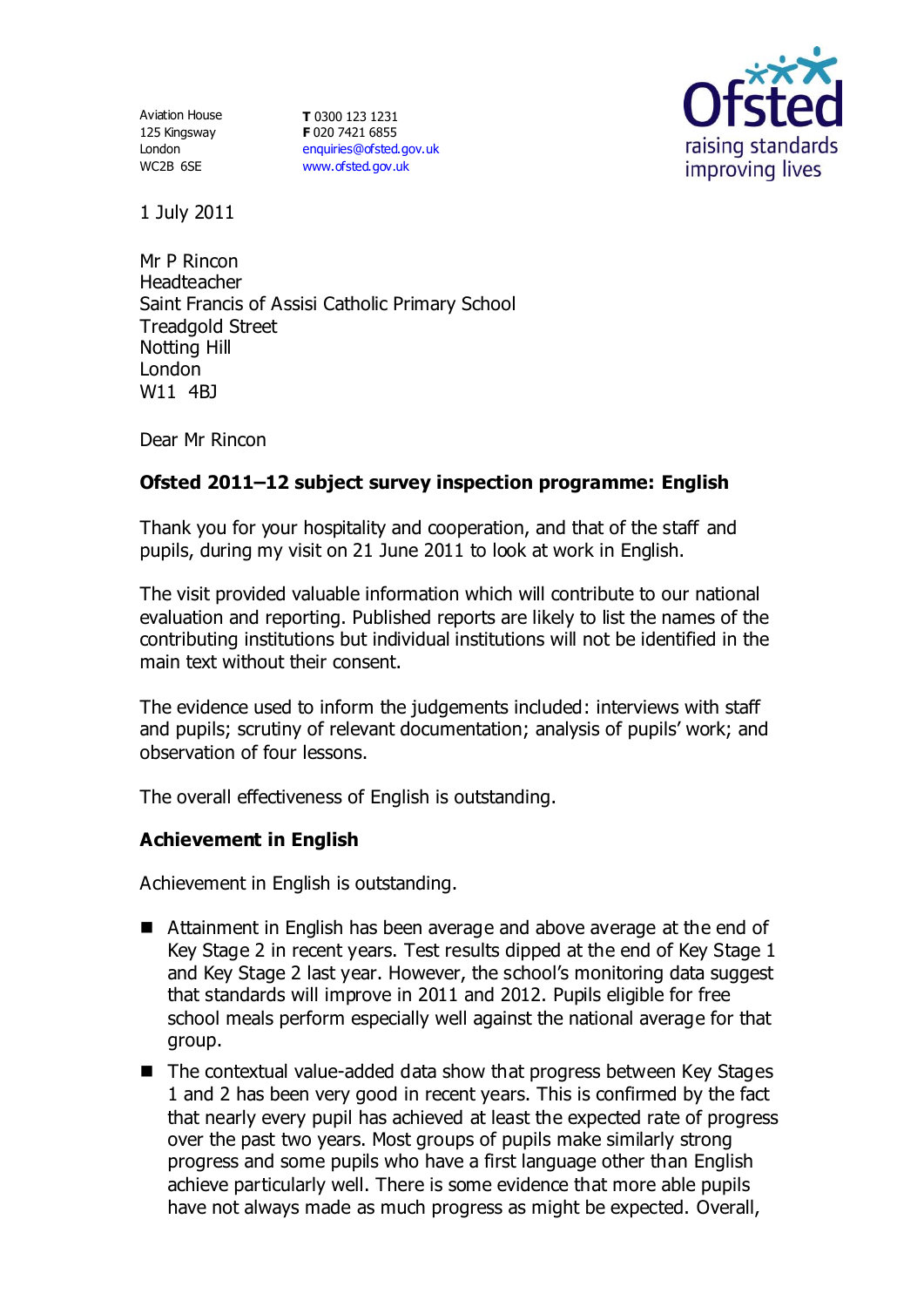taking into account below-average starting points for many pupils on entry to the school, the progress of pupils is outstanding.

**Progress in lessons observed was good. Pupils behaved very well and were** keen to learn. Many of the pupils expressed their ideas effectively in discussion and with considerable maturity.

## **Quality of teaching in English**

The quality of teaching in English is good.

- **Pupils enjoy lessons. They form very good relationships with teachers and** work well together in pairs and small groups. They particularly enjoy lessons that are active and enable them to contribute through discussion and drama.
- Teaching in lessons observed was consistently good. Lessons were well planned and prepared, with good use of a range of resources and approaches. Teaching assistants worked well to support identified groups of pupils. Learning objectives were usually clear and lessons proceeded at pace. Lessons featured some high-quality oral work as a result of good modelling by the teacher.
- At times, activities were rushed giving pupils insufficient time to complete work and consolidate learning. Pupils were always fully engaged but activities sometimes needed more effective differentiation to challenge all groups of pupils, including the most able.
- The very positive school ethos for learning and the outstanding quality of resources and display contribute strongly to pupils' high achievement in English.
- Assessment, marking and feedback are good overall. The most effective marking includes helpful targets and areas for improvement for pupils. The less effective marking tends to concentrate on more general, positive comments without the clear identification of next steps for pupils.

### **Quality of the curriculum in English**

The quality of the curriculum in English is outstanding.

- The whole-school curriculum is highly effective, distinctive and very wellplanned around the needs of pupils. Pupils enjoy learning and recognise the links between subjects. For example, they speak thoughtfully about how they are able to use knowledge in history to strengthen their writing in English.
- The English curriculum is broad and balanced and contains innovative elements. There is a good emphasis on discussion work and practical drama. Information and communication technology, including media technology, is beginning to be used very well. For example, pupils act as journalists and record interviews; they also have opportunities to produce and film their own advertisements.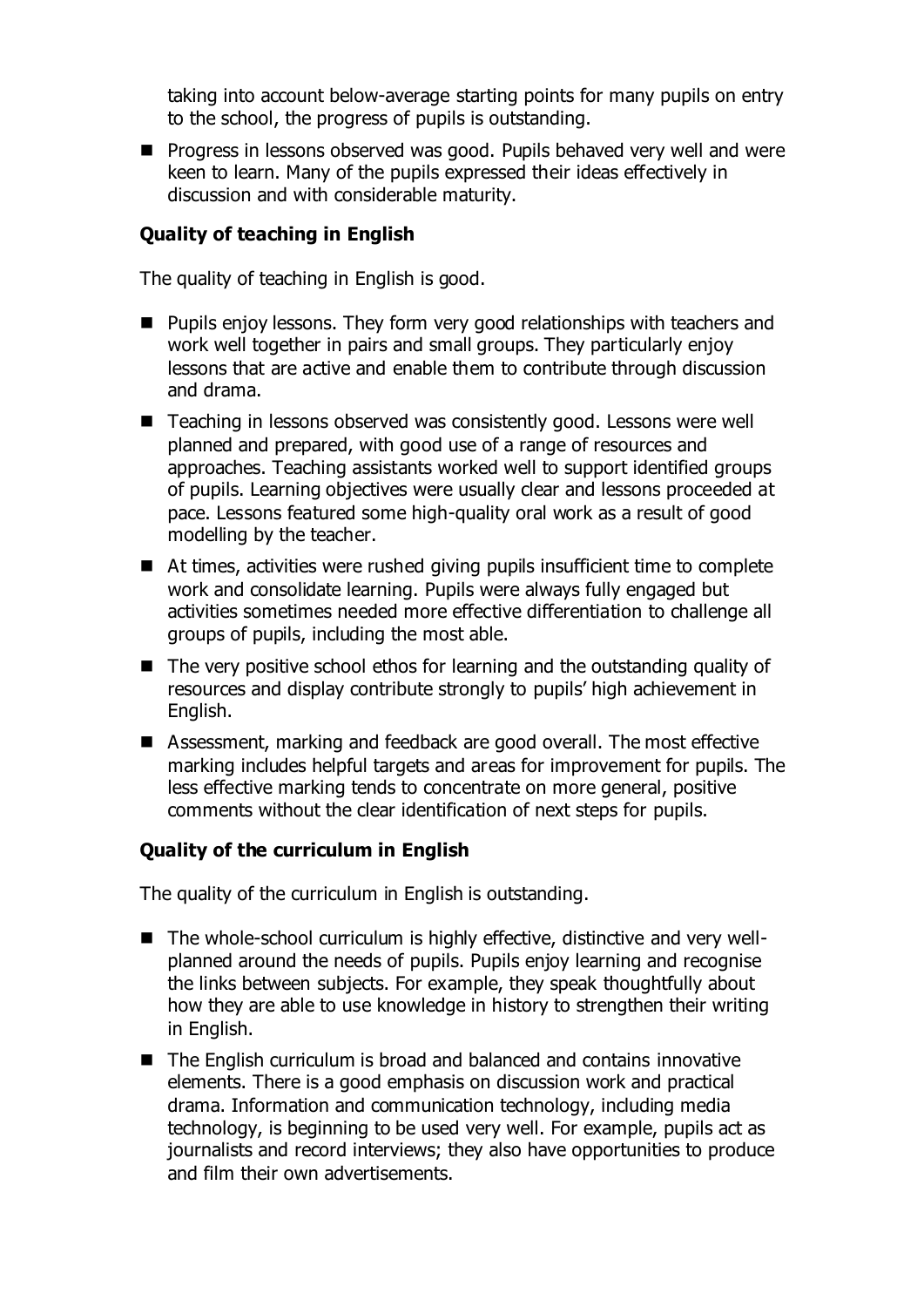- $\blacksquare$  The school provides a strong reading curriculum. It works closely with parents to support early reading and all teachers use good-quality texts to engage pupils' interest. The use of whole-class novels is very effective in promoting understanding of key writers for children and encouraging wider reading.
- $\blacksquare$  A good range of well-targeted interventions supports pupils who have a first language other than English.
- $\blacksquare$  The curriculum is enriched well by a good range of additional activities. This includes an annual Year 6 drama production, visits from theatre companies, work with writers and other external experts (including, most, recently, a film director), school trips, and strategies such as book events to support reading.

# **Effectiveness of leadership and management in English**

The effectiveness of leadership and management in English is good.

- Very effective leadership has ensured that the school has an innovative curriculum that motivates pupils. Resources are outstanding and the school provides a stimulating environment that supports work in English.
- Very effective efforts have been made to work with parents, especially in supporting reading.
- Good leadership has helped to promote a lively and very effective curriculum in English. The emphasis on reading has worked well and ensures that most pupils enjoy reading.
- $\blacksquare$  The school has a good understanding of the strengths and weaknesses in English. The improvement plan identifies appropriate priorities in reading, writing and teaching phonics. However, subject leadership needs to be strengthened to provide more detailed analysis of performance data, clearer and more specific action points for improvement, and better monitoring and evaluation of English teaching across the school.

### **Areas for improvement, which we discussed, include:**

- $\blacksquare$  reviewing the role and impact of subject leadership in areas including:
	- analysis of performance data
	- $-$  action-planning
	- monitoring and evaluation of teaching and learning in English across the school
- reviewing best practice in planning for mixed-age classes to challenge all groups of pupils, including the most able, in English.

I hope that these observations are useful as you continue to develop English in the school.

As I explained previously, a copy of this letter will be published on the Ofsted website. It may be used to inform decisions about any future inspection.